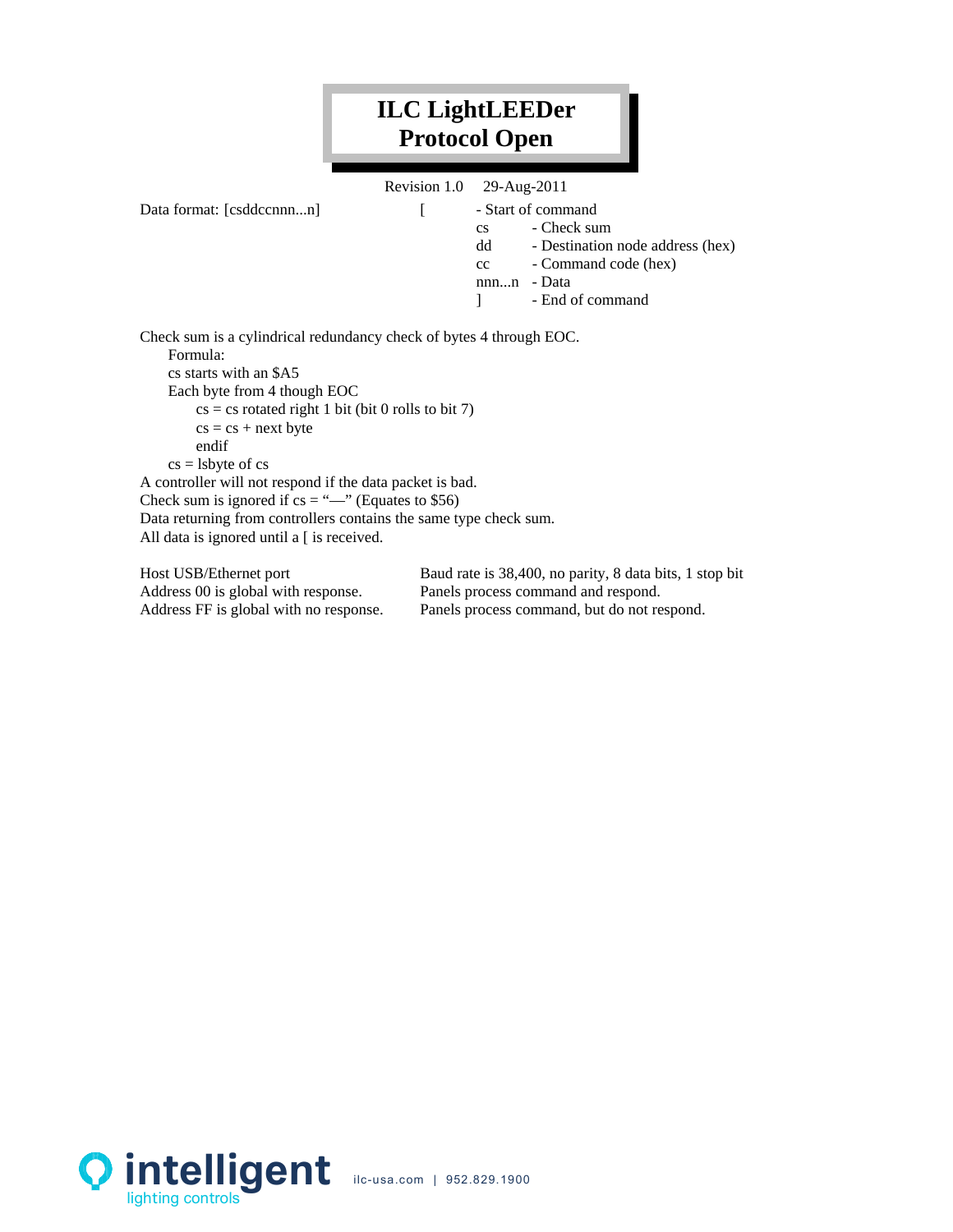| $\boldsymbol{00}$ | Command<br><b>Response</b>                                                                    | Send 32 bit panel run time (in seconds)<br>[csdd00]<br>$<$ cs{32 bit run time}>   |     |                                                       |                                               |
|-------------------|-----------------------------------------------------------------------------------------------|-----------------------------------------------------------------------------------|-----|-------------------------------------------------------|-----------------------------------------------|
|                   |                                                                                               | $4 - 11$                                                                          |     |                                                       | run time in seconds (32 bits/4 bytes/8 chars) |
| 01                | Set time/date (day of week is calculated from date)<br><b>Command</b><br>[csdd01hhmmssMMDDYY] |                                                                                   |     |                                                       |                                               |
|                   |                                                                                               | 8,9                                                                               | hh  | hour                                                  | $(00h-17h)$                                   |
|                   |                                                                                               | 10,11                                                                             | mm  | minute                                                | $(00h-3Bh)$                                   |
|                   |                                                                                               | 12,13                                                                             | SS  | second                                                | $(00h-3Bh)$                                   |
|                   |                                                                                               | 14,15                                                                             | MM  | month                                                 | $(01h-0Ch)$                                   |
|                   |                                                                                               |                                                                                   |     |                                                       |                                               |
|                   |                                                                                               | 16,17                                                                             | DD. | date                                                  | $(01h-1Fh)$                                   |
|                   | <b>Response</b>                                                                               | 18,19<br>$<$ cs>                                                                  | YY  | year                                                  | $(00h-63h)$                                   |
| 02                | Send time/date                                                                                |                                                                                   |     |                                                       |                                               |
|                   | Command                                                                                       | [ $csdd02$ ]                                                                      |     |                                                       |                                               |
|                   | <b>Response</b>                                                                               |                                                                                   |     | <cshhmmssmmddyyd></cshhmmssmmddyyd>                   |                                               |
|                   |                                                                                               | 4,5                                                                               | hh  | hour                                                  | $(00h-17h)$                                   |
|                   |                                                                                               | 6,7                                                                               | mm  | minute                                                | $(00h-3Bh)$                                   |
|                   |                                                                                               | 8,9                                                                               | SS  | second                                                | $(00h-3Bh)$                                   |
|                   |                                                                                               | 10,11                                                                             | MМ  | month                                                 | $(01h-0Ch)$                                   |
|                   |                                                                                               | 12,13                                                                             | DD. | date                                                  | $(01h-1Fh)$                                   |
|                   |                                                                                               | 14,15                                                                             | YY  | year                                                  | $(00h-63h)$                                   |
|                   |                                                                                               | 16                                                                                | d   | day of week                                           | $(0h-6h)$                                     |
|                   |                                                                                               |                                                                                   |     |                                                       |                                               |
| 10                | Turn on/off relay(s)                                                                          |                                                                                   |     |                                                       |                                               |
|                   | <b>Command</b>                                                                                | [csdd10nna]                                                                       |     |                                                       |                                               |
|                   |                                                                                               | 8,9                                                                               | nn  | relay number                                          | $(00h-3Fh = 01$ to 64 or $FFh = all)$         |
|                   |                                                                                               | 10                                                                                | a   | action                                                | $(0=off 1=on)$                                |
|                   | <b>Response</b>                                                                               | $<$ cs>                                                                           |     |                                                       |                                               |
|                   |                                                                                               |                                                                                   |     |                                                       |                                               |
| 11                |                                                                                               |                                                                                   |     | Turn on/off relay(s) (Off based on timer output type) |                                               |
|                   | <b>Command</b>                                                                                | [csdd11nna]                                                                       |     |                                                       |                                               |
|                   |                                                                                               | 8,9                                                                               |     | relay number                                          | $(00h-3Fh = 01$ to 64 or $FFh = all)$         |
|                   |                                                                                               | 10                                                                                | nn  | action                                                | $(0=off 1=on)$                                |
|                   |                                                                                               |                                                                                   | a   |                                                       |                                               |
|                   | <b>Response</b>                                                                               | $<$ cs>                                                                           |     |                                                       |                                               |
| 12                | Turn on/off a group (panel level)                                                             |                                                                                   |     |                                                       |                                               |
|                   | Command                                                                                       | [csdd12nna]                                                                       |     |                                                       |                                               |
|                   |                                                                                               | 8,9                                                                               | nn  | group number                                          | $(00h\text{-}FFh = 001 \text{ to } 256)$      |
|                   |                                                                                               | 10                                                                                | a   | action                                                | $(0=off 1=on)$                                |
|                   |                                                                                               |                                                                                   |     |                                                       |                                               |
|                   | <b>Response</b>                                                                               | $<$ cs>                                                                           |     |                                                       |                                               |
| 13                |                                                                                               |                                                                                   |     |                                                       |                                               |
|                   | <b>Command</b>                                                                                | Turn on/off a group (panel level) (Off based on timer output type)<br>[csdd13nna] |     |                                                       |                                               |
|                   |                                                                                               | 8,9                                                                               | nn  | group number                                          | $(00h$ -FFh = 001 to 256)                     |
|                   |                                                                                               | 10                                                                                | a   | action                                                | $(0=off 1=on)$                                |
|                   | <b>Response</b>                                                                               | $<$ cs>                                                                           |     |                                                       |                                               |
|                   |                                                                                               |                                                                                   |     |                                                       |                                               |
| 14                | Activate a preset (panel level)                                                               |                                                                                   |     |                                                       |                                               |
|                   | Command                                                                                       | [csdd14nn]                                                                        |     |                                                       |                                               |
|                   |                                                                                               | 8,9                                                                               | nn  | preset number                                         | $(00h\text{-}FFh = 001 \text{ to } 256)$      |
|                   | <b>Response</b>                                                                               | $<$ cs>                                                                           |     |                                                       |                                               |
|                   |                                                                                               |                                                                                   |     |                                                       |                                               |

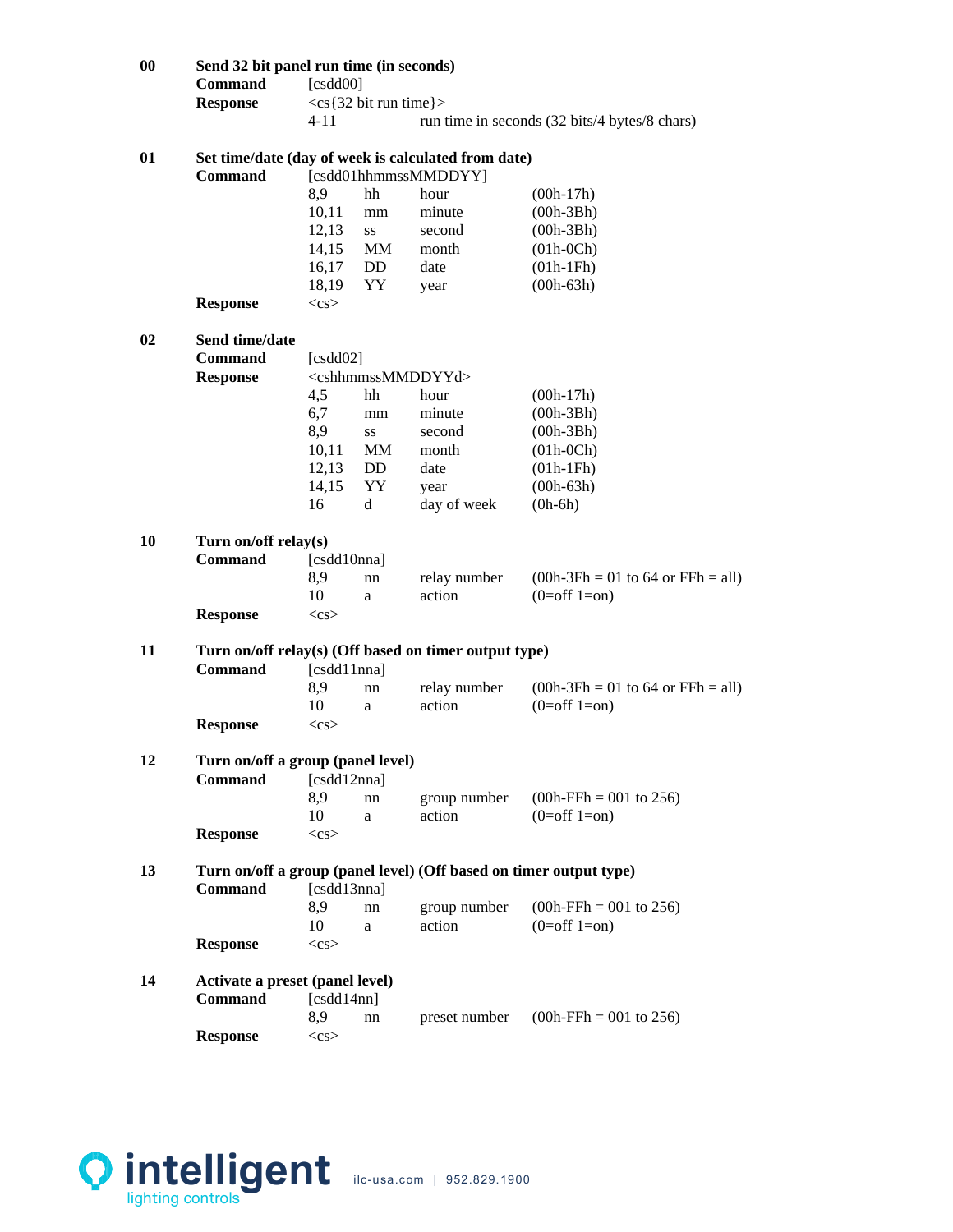## **18 Send dimmer output status**

| 18 | Send dimmer output status  |                   |                         |                                                        |  |  |
|----|----------------------------|-------------------|-------------------------|--------------------------------------------------------|--|--|
|    | Command                    | [cstd18dd]        |                         |                                                        |  |  |
|    |                            | 8,9               | dd                      | device number $(00-0f =$ device $01-10)$               |  |  |
|    | <b>Response</b>            |                   | $<$ css1a1s2a2s3a3s4a4> |                                                        |  |  |
|    |                            | 4,5               | s1                      | output 1 setpoint                                      |  |  |
|    |                            | 6,7               | a1                      | output 1 actual                                        |  |  |
|    |                            | 8,9               | s2                      | output 2 setpoint                                      |  |  |
|    |                            | 10,11             | a2                      | output 2 actual                                        |  |  |
|    |                            | 12,13             | s <sub>3</sub>          | output 3 setpoint                                      |  |  |
|    |                            | 14,15             | a3                      | output 3 actual                                        |  |  |
|    |                            | 16,17             | s4                      | output 4 setpoint                                      |  |  |
|    |                            | 18,19             | a4                      | output 4 actual                                        |  |  |
| 19 | Force dimmer output status |                   |                         |                                                        |  |  |
|    | <b>Command</b>             |                   | [csdd19ddospf]          |                                                        |  |  |
|    |                            | 8,9               | dd                      | device number $(00-0f =$ device $01-10)$               |  |  |
|    |                            | 10                | $\mathbf{O}$            | output number $(0-3 =$ output 1-4)                     |  |  |
|    |                            | 11,12             | sp                      | setpoint (00-ff)                                       |  |  |
|    |                            | 13                | f                       | $0 =$ fade $1 =$ jump                                  |  |  |
|    | <b>Response</b>            | $<$ cs>           |                         |                                                        |  |  |
| 1A | Send motor output status   |                   |                         |                                                        |  |  |
|    | <b>Command</b>             | [csdd1Add]        |                         |                                                        |  |  |
|    |                            | 8,9               | dd                      | device number $(00-07)$ = device 01-08)                |  |  |
|    | <b>Response</b>            | $<$ csss>         |                         |                                                        |  |  |
|    |                            | 4,5               | SS                      | motor status bits                                      |  |  |
|    |                            |                   |                         | bits $1,0$ output 1 status (0-off 1-neg 2-pos)         |  |  |
|    |                            |                   |                         | bits $3,2$ output 2 status (0-off 1-neg 2-pos)         |  |  |
|    |                            |                   |                         | bits $5,4$ output 3 status (0-off 1-neg 2-pos)         |  |  |
|    |                            |                   |                         | bits $7,6$ output 4 status (0-off 1-neg 2-pos)         |  |  |
| 1B | Force motor output status  |                   |                         |                                                        |  |  |
|    | <b>Command</b>             |                   | [csdd1Bddopttt]         |                                                        |  |  |
|    |                            | 8,9               | dd                      | device number $(00-07)$ = device 01-08)                |  |  |
|    |                            | 10                | $\mathbf 0$             | output number $(0-3 =$ output 1-4)                     |  |  |
|    |                            | 11                | p                       | 0=no change 1=pos 2=neg 4=stop                         |  |  |
|    |                            | $12 - 14$         | ttt                     | time (000-fff) 0=latched >0=ttt x .1 sec               |  |  |
|    | <b>Response</b>            | $<$ cs>           |                         |                                                        |  |  |
| 1C | Send relay(s) runtime      |                   |                         |                                                        |  |  |
|    | <b>Command</b>             | [csdd1Crrnn]      |                         |                                                        |  |  |
|    |                            | 8,9               | rr                      | relay number $(00-3f)$ (First relay if nn>0)           |  |  |
|    |                            | 10,11             | nn                      | number of relay runtimes to send $(00-1f = 1-32(max))$ |  |  |
|    | <b>Response</b>            | <cstttt></cstttt> |                         |                                                        |  |  |
|    |                            | $4 - 7$           | tttt                    | relay runtime in minutes                               |  |  |
|    |                            | $(8-?)$           | tttt                    | additional relay runtimes                              |  |  |
|    |                            |                   |                         |                                                        |  |  |

**1D Clear all relay runtimes** 

| Command         | [cstd1D]   |
|-----------------|------------|
| <b>Response</b> | $<$ CS $>$ |